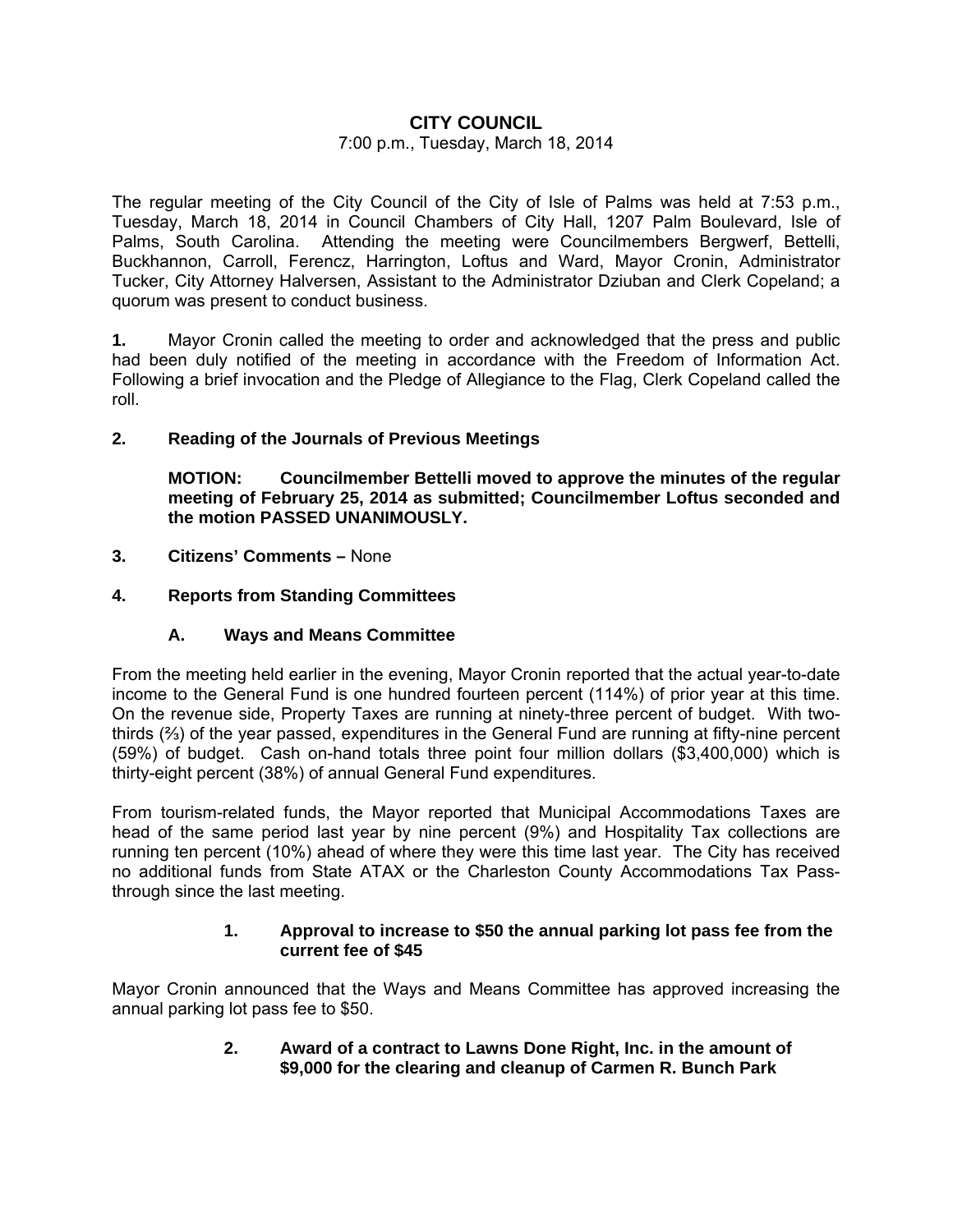**MOTION: Mayor Cronin moved to award a contract to Lawns Done Right as stated above; Councilmember Carroll seconded and the motion PASSED UNANIMOUSLY.** 

 **3. Approval of change order in the amount of \$5,000 to Salmons Dredging contract for Tidal Wave Watersports dock rehabilitation to substitute an aluminum gate with electric keypad for the timber gate** 

 **MOTION: Councilmember Loftus moved to approve the \$5,000 change order to Salmons Dredging as detailed above; Councilmember Bettelli seconded and the motion PASSED UNANIMOUSLY.** 

 **4. Approve to reimburse up to \$5,500 to marina tenants for consultant and planning expenses.** 

# **MOTION: Mayor Cronin moved to reimburse marina tenants for consultant and planning expenses; Councilmember Bergwerf seconded.**

Administrator Tucker confirmed to Councilmember Ward that this expense would be unbudgeted.

Councilmember Loftus noted that he had voted against this motion at the Ways and Means Committee meeting because the City has budgeted seventy-five thousand dollars (\$75,000) in the FY15 budget engineering, planning and design of the marina property; the City cannot be assured that the same consultant would be the entity doing the work in FY15. He added that this effort does not fall under the City Administrator's purview as he believes it should be; he voiced the opinion that the City's process is effective and should be followed in this circumstance.

**VOTE: The motion PASSED on a vote of 7 to 2; Councilmembers Loftus and Ward cast the dissenting votes.** 

 **5. Award of a contract to L&L Contractors in the amount of \$19,900 to provide electrical service to the Tidal Wave dock** 

### **MOTION: Mayor Cronin moved to award the contract to L&L Contractors as stated above; Councilmember Ward seconded and the motion PASSED UNANIMOUSLY.**

The Administrator reported that the winter storms had cost the City twenty-two thousand dollars (\$22,000) in supplies and overtime.

Administrator Tucker confirmed to Councilmember Ward that these expenses were paid from the Disaster Preparedness Fund.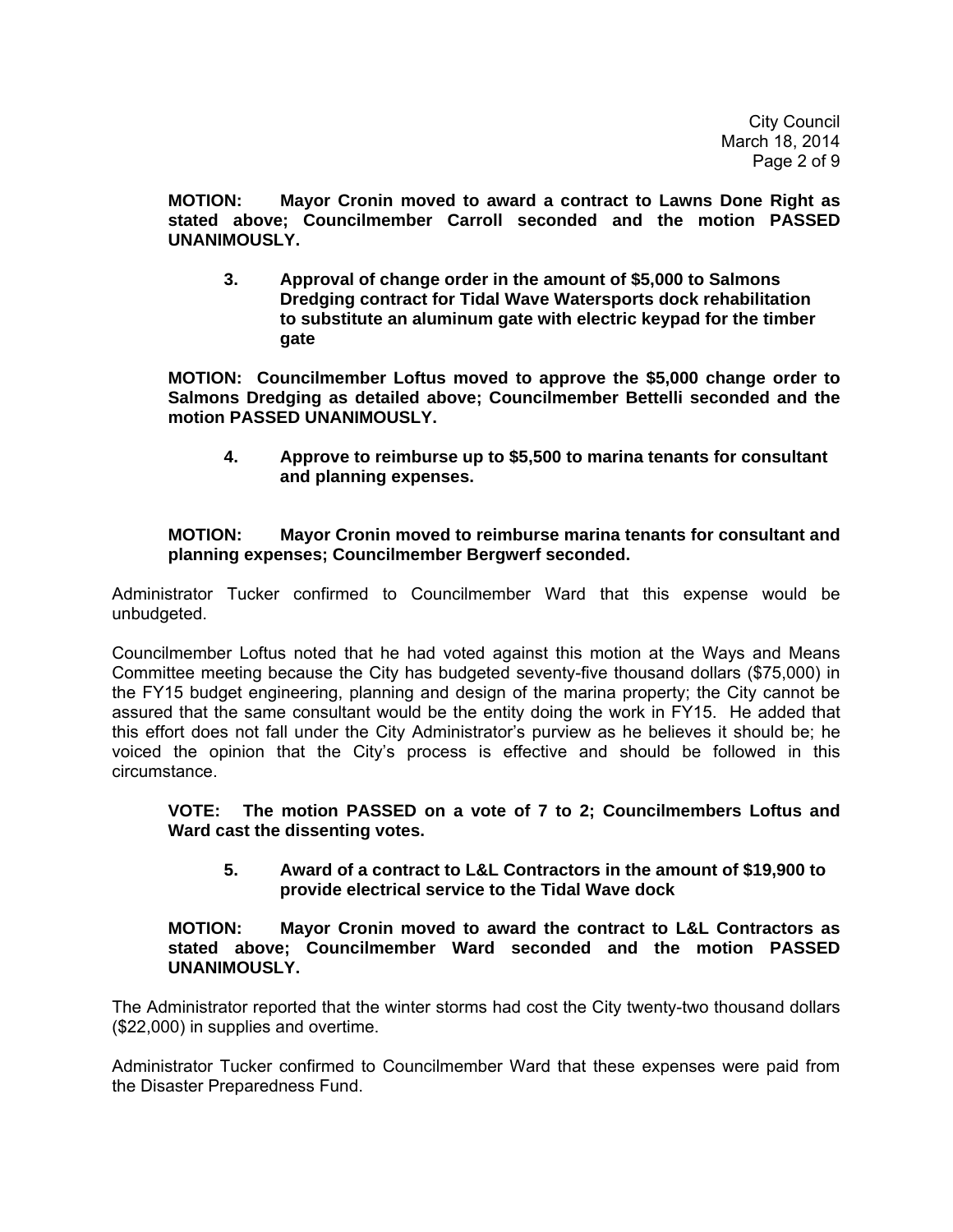City Council March 18, 2014 Page 3 of 9

Councilmembers then reviewed the FY15 Capital and Operating budgets and ways to balance the budget by adding revenue streams, increasing revenues, cutting expenses and/or assigning additional support from tourism and victims funds. Included in the next Ways and Means Committee meeting of April 22<sup>nd</sup>, Council will hold its annual budget workshop to delve into budget detail in order to have a balanced FY15 budget.

# **B. Public Safety Committee**

From the Public Safety Committee meeting of March 3, the Committee reviewed the timeline for replacement of the message boards; Councilmember Bettelli noted that schematics and mockups of the new signs were included in meeting packets. The Committee received an update on the replacement of the generator at City Hall and a recommendation for its placement on the site. Since the new generator will power all of City Hall, it will be approximately twice as big as the existing generator with a fuel tank four times (4x) the capacity of the existing one. The Committee also reviewed the FY15 Operating and Capital budgets for the Fire and Police Departments. A resident asked that the Committee consider vegetative improvements to the 21<sup>st</sup> Avenue median; to make this change would require an SCDOT encroachment permit, and to do something vegetative means irrigation and maintenance on the part of the City. The Committee agreed to take no action on this issue. The Committee also gave unanimous approval to a contract in excess of ten thousand dollars (\$10,000) for surveillance cameras at Front Beach and at the intersection of 14<sup>th</sup> Avenue and Palm Boulevard.

Administrator Tucker interrupted Councilmember Bettelli to explain that this item was pulled from this agenda by Chief Buckhannon as he works to resolve a couple of issues.

Reporting for the Fire Department, Chief Graham had told the Committee that on February 1<sup>st</sup> personnel responded to an accident on  $7<sup>th</sup>$  Avenue where the hydrant was sheared off and water spewed freely. On February 15<sup>th</sup>, a vehicle left the road, flipped over and landed top down in shallow water in a creek; IOP personnel assisted with the inflatable boat. In the month, personnel responded to forty-two (42) calls, twenty-five (25) of which were EMS calls. The average EMS response time was twelve and a half minutes (12½) minutes. The Department has one (1) vacancy plus the addition of the three (3) new fire-fighters for Station 2.

At the meeting, Chief Buckhannon reported that the Department had two (2) events where residents could get their annual dog licenses, i.e. Doggie Day at the Rec and at Wild Dunes; more than one hundred (100) dogs were registered. The objective for 2014 is Coffee with a Cop and will start next month; the training has been completed. The Department has just received a resignation from an officer who has taken a position with the North Charleston Police Department; one (1) BSO from last year is returning from last year, and the process continues to hire five (5) more. The new parking kiosks have been installed; programming remains to be done to set the per hour fee.

Councilmember Bettelli announced that Fire personnel will be collecting for Children's Charities two or three (2-3) Fridays toward the end of March for an hour or so, and the documentation has been executed for mosquito abatement through Charleston County.

The next meeting will be at 10:00 a.m., Wednesday, April 9, 2014.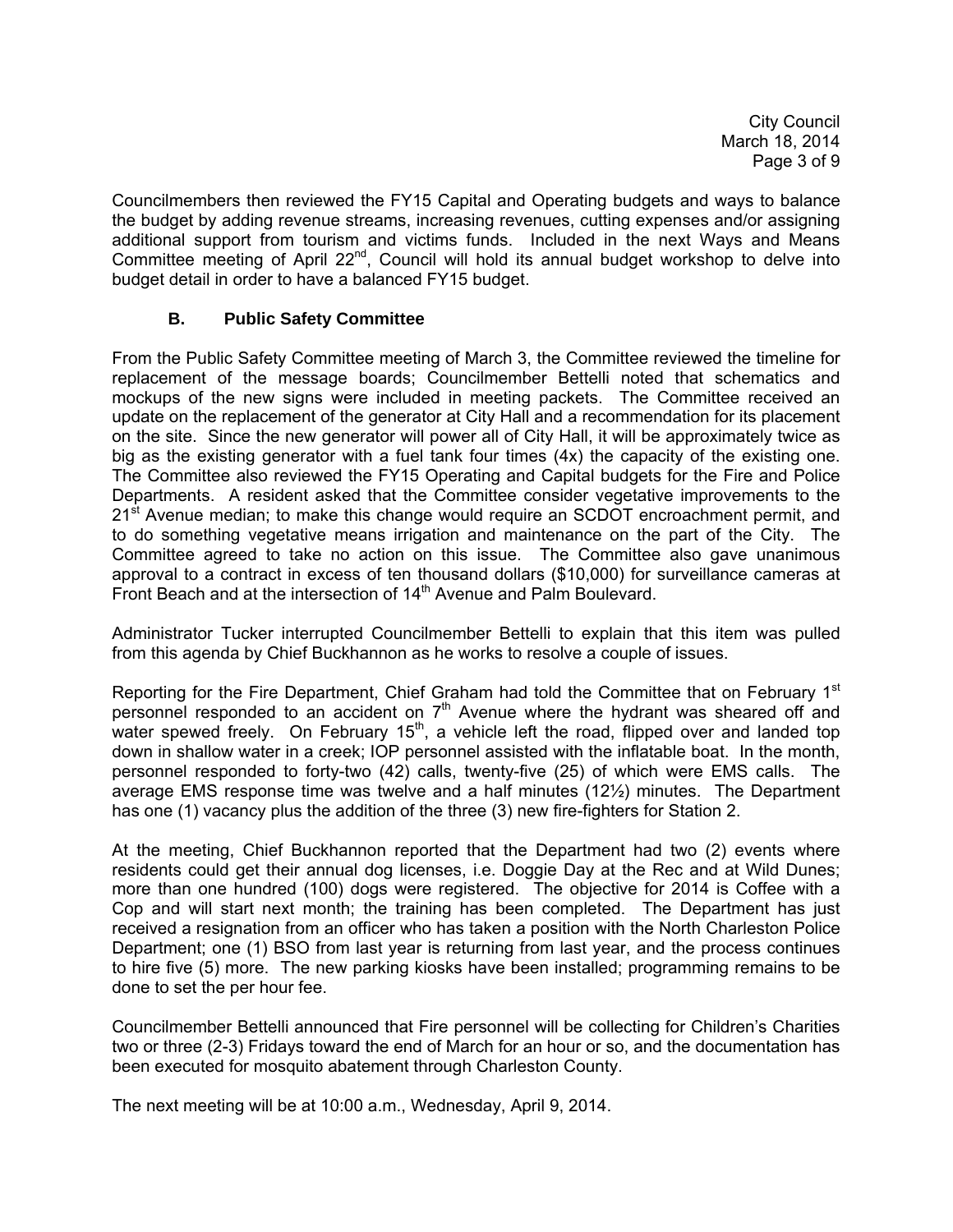City Council March 18, 2014 Page 4 of 9

Councilmember Loftus asked whether the Committee had discussed noise complaints and if any citations were written; Councilmember Bettelli responded that they were discussed and that he would e-mail the Councilmember the exact numbers for February.

On the subject of the electronic message boards, Councilmember Ferencz asked whether the Committee had sought input from residents about whether this is the type of sign they want. She noted that she has had residents saying: "You aren't going to have neon signs, are you?" She continued by asking whether the City was going to have to buy a new computer, was the electrical wiring in place and what happens when the computer goes down?

Councilmember Bettelli suggested that Councilmember Ferencz answer those questions with his phone number or that of the City Administrator.

Administrator Tucker responded that the City is working with Stantec on this project and the type of system that is contemplated does consider all of the computer and electrical requirements. The goal is to simply change from having to change out the message by hand and to keep the sign looking similar to what is in place now with the exception of using the style in similar design with the wayfinding sign initiative. The change will be that the messaging will be electronic as opposed to be changed manually.

Councilmember Ferencz asked who would control the electronic, and the Administrator responded that the job will continue to be done by the Recreation Department.

Councilmember Loftus stated that he has not spoken to one (1) resident who is in favor of this change. He added that, since the City is looking at ways to reduce expenses, he believes that this project should not go forward; he noted that electronic message board originally was in the ATAX budget, but members did not support it.

Councilmember Bettelli said that, once he describes the replacement sign, he has gotten only positive input from residents. Mayor Cronin noted that the residents have no idea how labor intensive manually changing the signs is; plus having electronic messaging will mean almost instantaneous ways to warn citizens and visitors of dangerous water conditions or an approaching storm.

Councilmember Ferencz asked whether the City knew of other beachside communities using this type of signage; Councilmember Buckhannon stated that this type of electronic sign is used at Pawley's Island. Administrator Tucker added that there are other communities in this area that are using them, and the City is using their vendors and their specifications.

Councilmember Bettelli explained that this type sign falls under SCDOT regulations, which is the reason the City involved Stantec. The Administrator noted that the City does have SCDOT permits for the two (2) signs.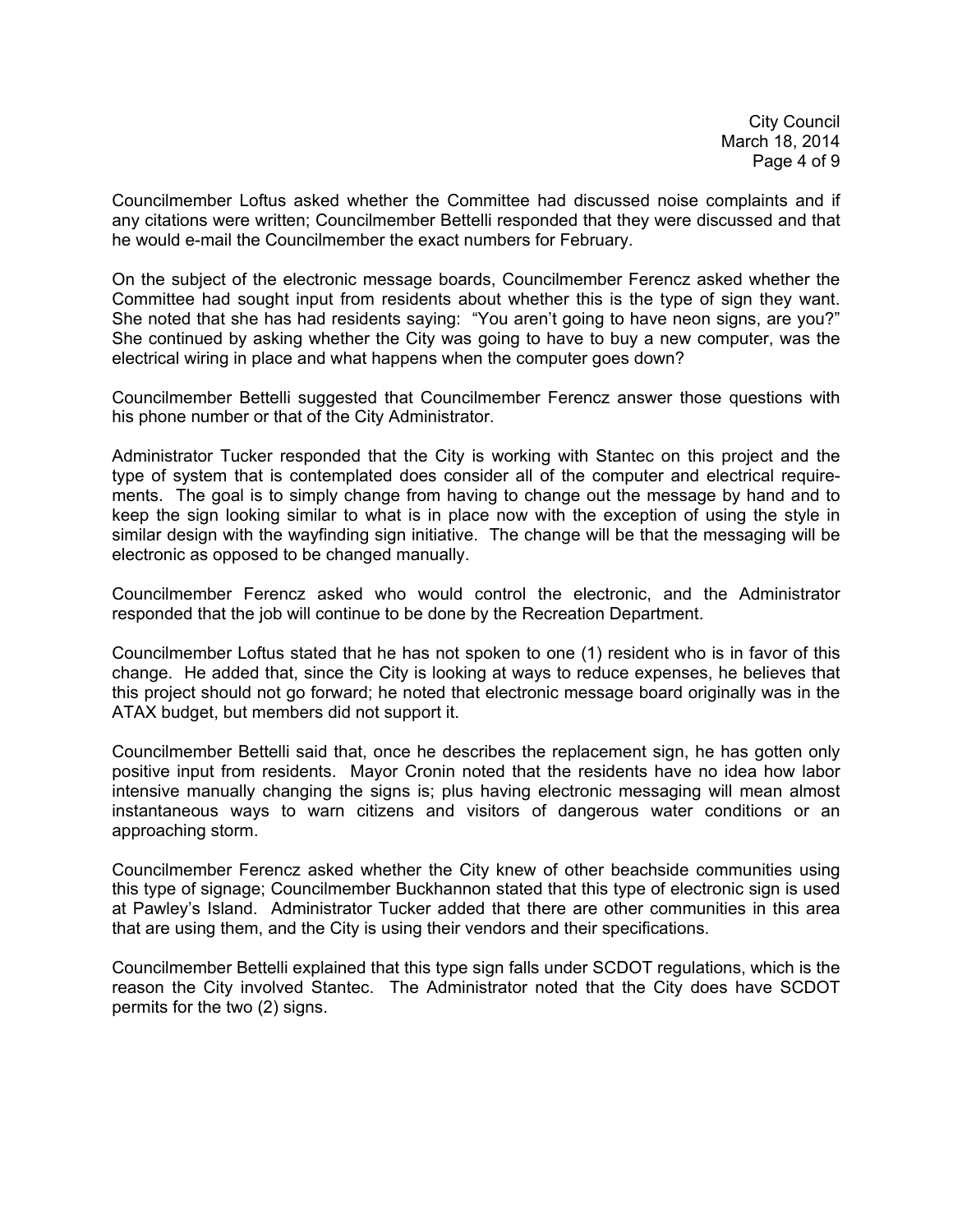City Council March 18, 2014 Page 5 of 9

## **C. Public Works Committee**

From the Public Works Committee meeting of March  $11<sup>th</sup>$ , Councilmember Ward related that Director Pitts had explained that the overtime accrued in January was attributable to the ice storm. In February, the focus of work was cleaning the beach paths on the island. The Director reported that garbage collection continues to trend downward, which he attributes to singlestream recycling.

Charleston County has selected the Isle of Palms as the test site for recycling on the beach; Charleston County will be paying Mr. Schupp for additional trips he will make collecting the recycled material.

### **MOTION: Councilmember Ward moved to proceed with the pilot program for recycling on the beach; Councilmember Harrington seconded and the motion PASSED UNANIMOUSLY.**

Mayor Cronin said that the City has sought a way to do this for several years, but could not find a vehicle to make it happen.

Administrator Tucker stated that she is still negotiating the expense with the County, but continues to move forward.

The Committee also discussed recycling at the marina; Councilmember Ward asked the City Administrator to inform Council on what is happening at the marina.

Administrator Tucker stated that she and the marina tenants are working hard to get the large recycling containers removed; the two (2) containers take up valuable parking space and are visually unattractive. Their use has been in decline since single-stream recycling was introduced to the island. The original goal had been to relocate them, but, if recycling by the marina tenants continues, their removal from the marina is favored. Currently there are two (2) other recycling containers on the island – one at Front Beach in the municipal lots and a second behind the Sweetgrass Pavilion in Wild Dunes. If the frequency of pickup can be increased for the one in the municipal lot, there would still be a way for people to recycle who miss recycling day or who have an excess of recycling to dispose of recyclable materials.

Since the meeting, the City is working with the marina's biggest recycler, Morgan Creek Grill, to determine how they can continue to do so; it would take thirteen (13) recycling bins to hold the volume they generate. The big containers will not be removed until that issue is resolved.

The Committee has asked the Administrator to look into ways that more lighting can be attained at Front Beach; Councilmember Loftus expressed concern about crime and noted that the Number One deterrent to crime is lighting. He did present three (3) ways to add lighting;

 1. Wind the small lights that are encased in heavy-duty plastic around the base of the palm trees;

 2. String lights on industrial-strength wiring under the ball of the palm trees from tree to tree in an arc on both sides of the street; and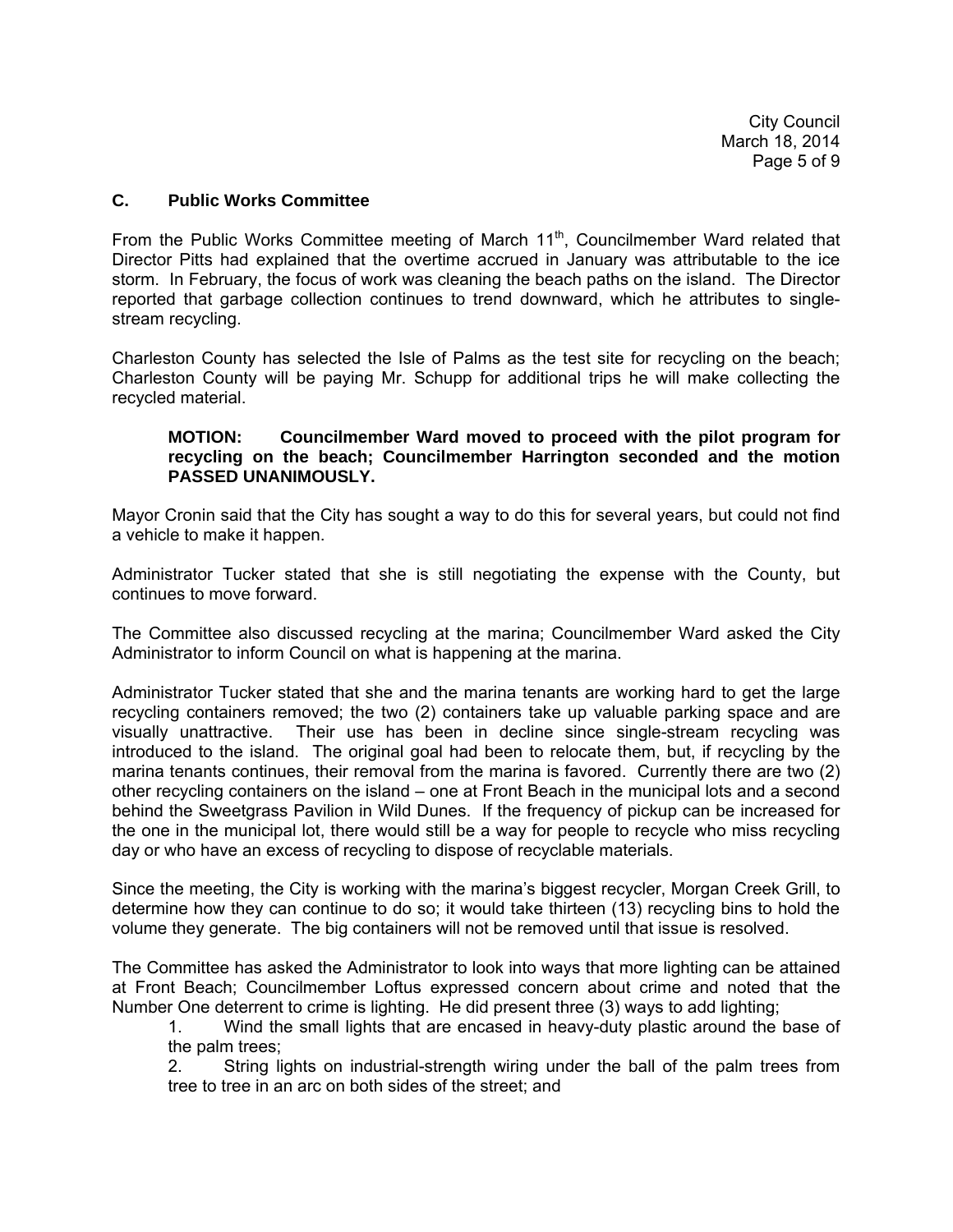3. Use money from the Plant-a-Palm fund to plant live oaks at the end-caps at Front Beach and use lights like the ones on Coleman Boulevard.

Administrator Tucker assured the Committee that she would research these ideas.

The Committee then reviewed the FY15 Revenue Projections and Operating and Capital budgets.

Consideration was given to resurfacing the alleys between  $42<sup>nd</sup>$  and  $43<sup>rd</sup>$  Avenues and between 44<sup>th</sup> and 45<sup>th</sup> Avenues; the Committee decided not to go forward on this request due to concerns about whether they were City-owned streets.

The Committee did review the streets that Charleston County will be resurfacing in coming months and noted that the only section of Palm Boulevard to be resurfaced is between 41<sup>st</sup> and 57<sup>th</sup> Avenues.

The next Public Works Committee meeting will be at 5:30 p.m., Thursday, April 20<sup>th</sup> in the Conference Room.

Mayor Cronin announced that the City's annual Hazardous Household Materials and Shred Day will be April  $26<sup>th</sup>$ , 2014 from 9 a.m. to noon.

# **D. Recreation Committee**

For the Recreation Committee's meeting of March 3, 2014, Councilmember Carroll referred to the Director Page's monthly report, noting that spring captains' meetings were held March  $4<sup>th</sup>$ for adult softball, 3-on-3 basketball, and 6-vs-6 soccer with competitions beginning March  $18<sup>th</sup>$ . The 16<sup>th</sup> Annual Half Rubber Tournament is scheduled for Saturday, August 16<sup>th</sup> and 17<sup>th</sup>. A regional basketball tournament was on the island for March  $7<sup>th</sup>$  and  $8<sup>th</sup>$ . Baseball is getting underway with games starting on Monday, April 7<sup>th</sup>. The IOP Beach Run has been scheduled for Saturday, July  $19<sup>th</sup>$ ; sponsors are being secured and applications are being developed. DNR has scheduled two (2) boater education classes at the Recreation Center on Saturday March 8<sup>th</sup> and Saturday, April  $12^{th}$ . A Wellness Trivia Day was held at The Windjammer on Wednesday, February 26<sup>th</sup> with keen competition among City staff. Island Gras held on Saturday, March 1<sup>st</sup> was a success despite the weather. Upcoming events include St. Patty's Craft on Thursday, March 13<sup>th</sup>; the Easter Egg Hunt on Saturday, April 19<sup>th</sup> and the Piccolo Spoleto Sand Sculpting Contest on Saturday, June  $7<sup>th</sup>$ .

Discussion followed relative to the FY15 Operating and Capital budgets; the Department anticipates a five percent (5%) increase over the current year in its Operating budget. The bulk of the increase is attributable to items that are beyond the Committee's control, such as insurance, the merit pool increase, and an increased need to part-time instructors.

The Recreation Committee's next meeting will be at 5:00 p.m., Monday, April  $7<sup>th</sup>$  in the City Hall Conference Room.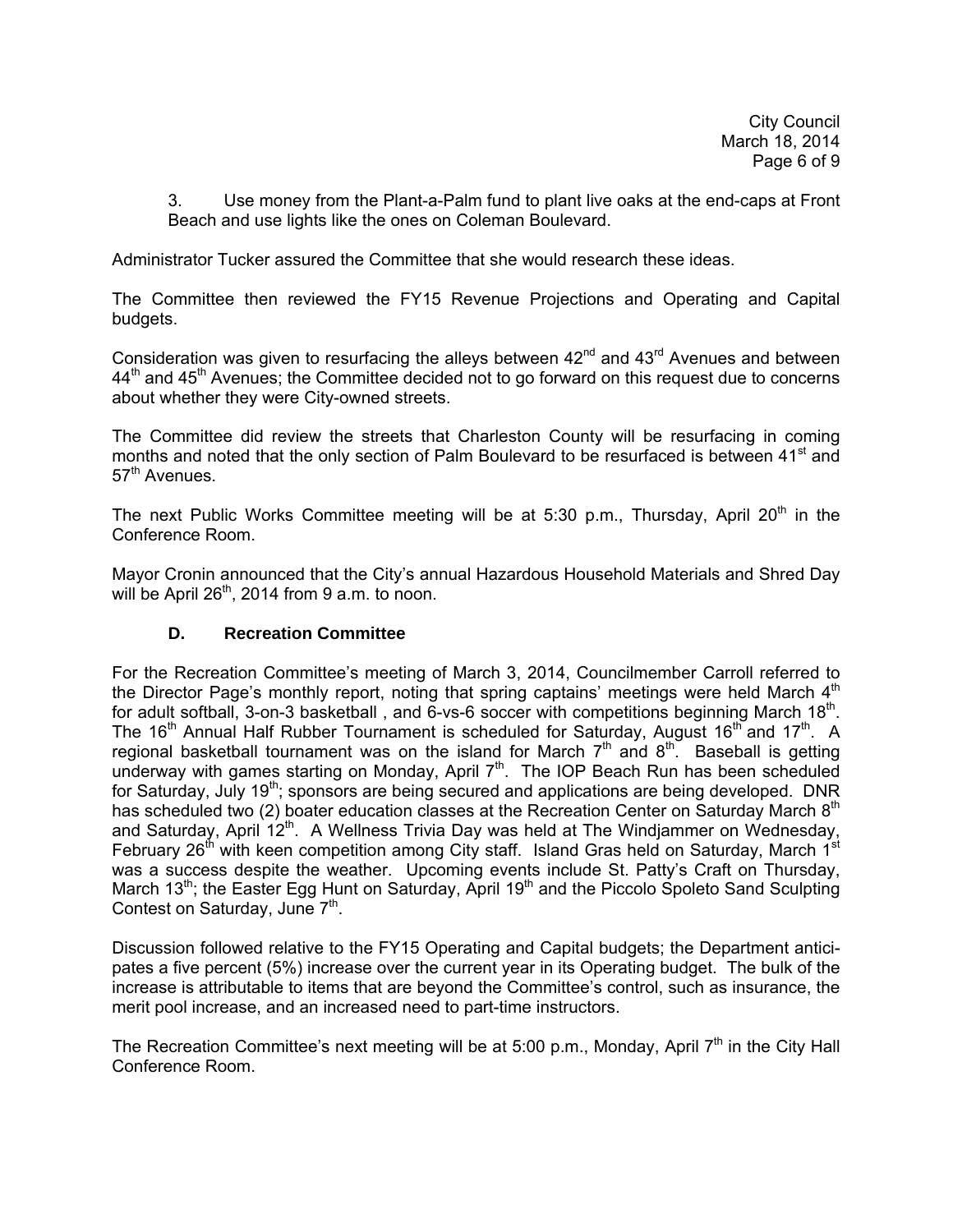# **E. Personnel Committee**

From the regular meeting of March  $6<sup>th</sup>$ , Councilmember Ferencz reported that the work on evaluation tool used by the City is a job in-progress. The Committee Chair and Administrator Tucker devised a description of the tasks before the Committee for 2014 with a timeline and priorities. Items on this list include the review of IOP wage ranges in comparison to other local governments, review and action on recommendation from Department managers for an evaluation tool, review the evaluation process, tool and performance measures for the City Administrator. The discussion continued related to having an in-house mechanic versus contracting services on an emergency basis; the Committee continues to gather information. Councilmember Ferencz noted that the total fleet value at the Isle of Palms exceed four point two million dollars (\$4,200,000) in addition to four (4) street pumps valued at thirteen thousand dollars (\$13,000) each that were inadvertently omitted from the fleet value. Another on-going task is gathering the wage ranges from neighboring municipalities for comparison to the City's ranges. The status of staffing City-wide, the Committee was told that the Fire Department is trying to fill vacancies and hire three (3) firefighters for Station 2; the Police Department is recruiting for six (6) Beach Services Officers and replacing one (1) patrol officer; and the Recreation Department is engaged in hiring eight to nine (8-9) summer camp counselors. Councilmember Ferencz stated that the Committee is looking at the evaluation tool for the City Administrator; rather than looking at the tool being used and tweaking it, the Committee Chair wants to look at the job description to know what the Administrator is being asked to do. She noted that the Administrator's job description was written in 1993. The Committee is also studying the job descriptions written by Archer in the compensation study they performed in the mid-2000s. The Committee also reviewed the Operating and Capital budgets for General Government and the Building Department. In conclusion, the Committee deferred to the April meeting a discussion of the strategic plan versus the Comprehensive Plan; this discussion resulted from MASC training as a result of MASC training Councilmembers Ferencz and Harrington attended in February.

February Safety Sweepstakes winners were Shelia Redmon from the Recreation Department, Jeff Swain from the Police Department, Joseph Ancrum from the Public Works Department and Chris Fassos from the Fire Department.

The Personnel Committee will hold its next meeting at 10:00 a.m. on Thursday, April 10 in the Conference Room.

# **F. Real Property Committee**

Reporting on the meeting of March  $5<sup>th</sup>$ , Councilmember Loftus stated that he would be brief since much of the information has been covered already. The Committee unanimously agreed to recommend to Ways and Means an increase in the parking lot annual pass fee to fifty dollars (\$50.00). The marina tenants asked for removal of the recycling containers at the marina. Councilmember Loftus commended Administrator Tucker for the great job she has done spearheading recycling on the beach and the changes at the marina. The Committee also received an update on the City Hall generator replacement and information on the placement of it on the site. The Committee discussed the land clearing, cleanup and access road for Mayor Carmen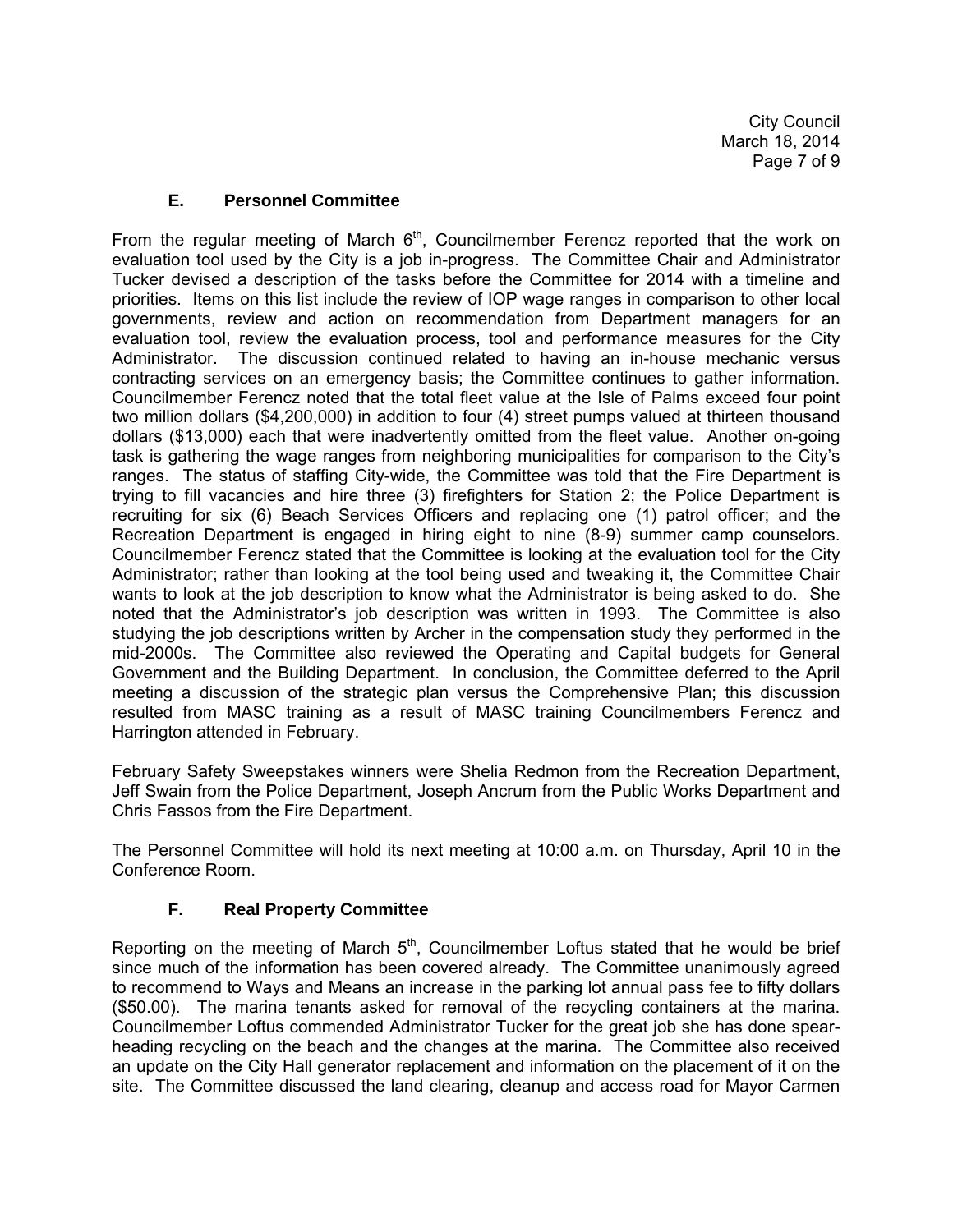R. Bunch Park and unanimously recommended awarding the contract to Lawns Done Right to perform the work. The change order for the aluminum gate at the watersports dock was also City Council March 18, 2014 Page 8 of 9

approved by the Committee. The Committee also had a lengthy discussion on the consultant and planning expenses to be reimbursed to the marina tenants, which was approved earlier in the meeting. Tidal Wave Watersports approached the City about amending its lease to satisfy the demands of their insurance company, but the request was withdrawn before this meeting.

As other Committees, the Committee reviewed the Operating and Capital budgets for the entities under its purview, i.e., the marina and Front Beach. In the marina tenants report, the Committee was told that all tenants were current with their rents through February and that Morgan Creek Grill owes ninety-seven hundred dollars (\$9,700) in additional rent that they have agreed to pay by the end of April.

The Real Property Committee will hold its next meeting at 5:30 p.m., Tuesday, April  $8<sup>th</sup>$  in the Conference Room.

Councilmember Buckhannon found it interesting that Tidal Wave Watersports wanted to change its lease because many activities they are involved in are outside their lease; they stated that they were changing the lease to reflect things that they are already doing. He then asked who would be charged with enforcing all leases with the City.

Administrator Tucker responded that the enforcement of leases was under her purview.

# **5. Reports from City Officers, Boards and Commissions**

- **A. Accommodations Tax Advisory Committee** minutes attached
- **B. Board of Zoning Appeals** no meeting in March
- **C. Planning Commission** minutes attached
- **6. Reports from Special or Joint Committees** None
- **7. Petitions Received, Referred or Disposed of** None
- **8. Bills Already in Possession of Council**

#### **9. Introduction of New Bills, Resolutions and Proclamations**

#### **Red Cross Month Proclamation**

Due to the lateness of the hour, the Committee waived the reading, and Administrator Tucker relayed the essence of the proclamation. A copy of the proclamation is attached to the historical record of the meeting.

**MOTION: Mayor Cronin moved for approval of the proclamation declaring April as Red Cross Month; Councilmember Bettelli seconded and the motion PASSED UNANIMOUSLY.**